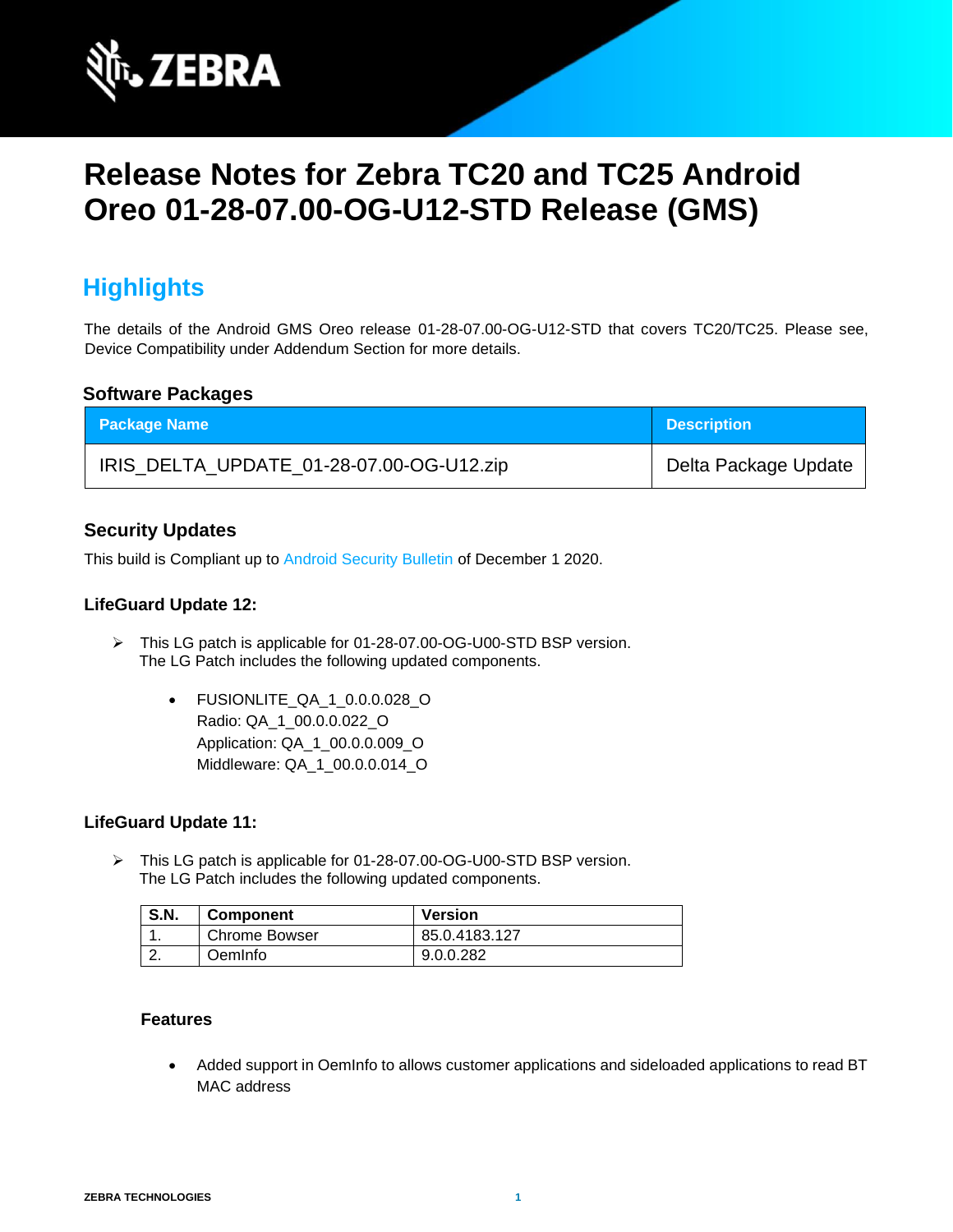

#### **LifeGuard Update 09:**

➢ This LG patch is applicable for 01-28-07.00-OG-U00-STD BSP version. The LG Patch includes the following updated components.

| S.N. | <b>Component</b>             | Version         |
|------|------------------------------|-----------------|
|      | Android security patch level | October 5, 2020 |

#### **LifeGuard Update 07:**

➢ This LG patch is applicable for 01-28-07.00-OG-U00-STD BSP version. The LG Patch includes the following updated components.

| <b>S.N.</b> | <b>Component</b>          | <b>Version</b> |
|-------------|---------------------------|----------------|
|             | <b>Scanning Framework</b> | 23.1.9.1       |
|             | Zebra Data Service        | 7.0.2.1047     |
|             | <b>Oemlnfo</b>            | 9.0.0.198      |

#### **Fixes**

• SPR40287 – Added updates on feature dotcode bar-codes.

#### **LifeGuard Update 05:**

➢ This LG patch is applicable for 01-28-07.00-OG-U00-STD BSP version. The LG Patch includes the following updated components.

| <b>S.N.</b>      | <b>Component</b>          | <b>Version</b>   |
|------------------|---------------------------|------------------|
| 1.               | МX                        | 9.4.0.2          |
| 2.               | Data Wedge                | 7.3.34           |
| $\overline{3}$ . | <b>Stage Now-Client</b>   | 3.4.1.5          |
| 4.               | <b>EMDK for Android</b>   | 7.3.23.2323      |
| $\overline{5}$ . | <b>MX Proxy Framework</b> | 10.0.1.1         |
| $\overline{6}$   | <b>OSx</b>                | QCT.81.8.11.4.UL |

#### **Fixes**

• SPR40193/40250 – Resolved an issue wherein user was unable to power off the device by clicking on the Power menu item while automation suite was running on the device.

#### **LifeGuard Update 03:**

- ➢ This LG patch is applicable for 01-28-07.00-OG-U00-STD BSP version. The LG Patch includes the following updated components.
	- FUSIONLITE\_QA\_1\_0.0.0.027\_O Radio: QA\_1\_00.0.0.021\_O Application: QA\_1\_00.0.0.009\_O Middleware: QA\_1\_00.0.0.014\_O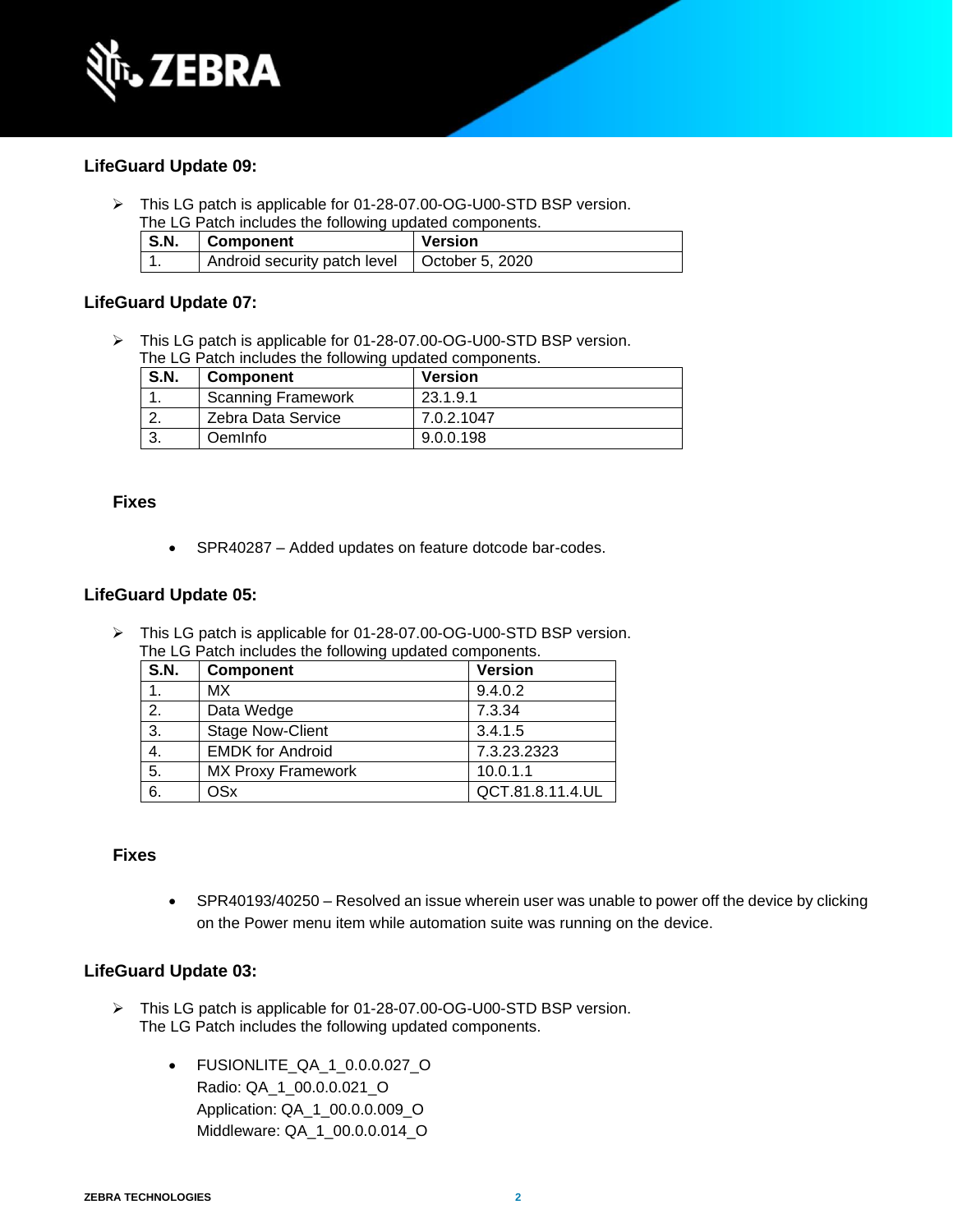

#### **Fixes**

• SPR39819 – Resolve an issue where EXTRA Enter was observed in app's multiline input field on scan the barcode with DW settings have set Action Key Char as "Line Feed".

#### **LifeGuard Update 02:**

- ➢ This LG patch is applicable for 01-28-07.00-OG-U00-STD BSP version. The LG Patch includes the following updated components.
	- FUSIONLITE\_QA\_1\_0.0.0.026\_O Radio: QA\_1\_00.0.0.020\_O Application: QA\_1\_00.0.0.009\_O Middleware: QA\_1\_00.0.0.013\_O

#### **Fixes**

- SPR38643 Added support for "Send Characters As Events" option.
- SPR38723 Resolved an issue wherein the DST time zone for Sao Paolo was shown incorrect.

#### **Version Information**

Below Table contains important information on versions

| <b>Description</b>          | <b>Version</b>                                      |
|-----------------------------|-----------------------------------------------------|
| <b>Product Build Number</b> | 01-28-07.00-OG-U12-STD                              |
| <b>Android Version</b>      | 8.1.0                                               |
| <b>Security Patch level</b> | December 1, 2020                                    |
| Linux Kernel                | 3.18.71                                             |
| <b>Component Versions</b>   | Please see Component Version under Addendum section |

# **Installation Instructions**

#### **Software update procedure**

The installation instructions assume user has ADB installed on their PC (the adb drivers etc..) and user device has developer options enabled and USB debugging ON. Please check following link for more information on installation and setup instructions.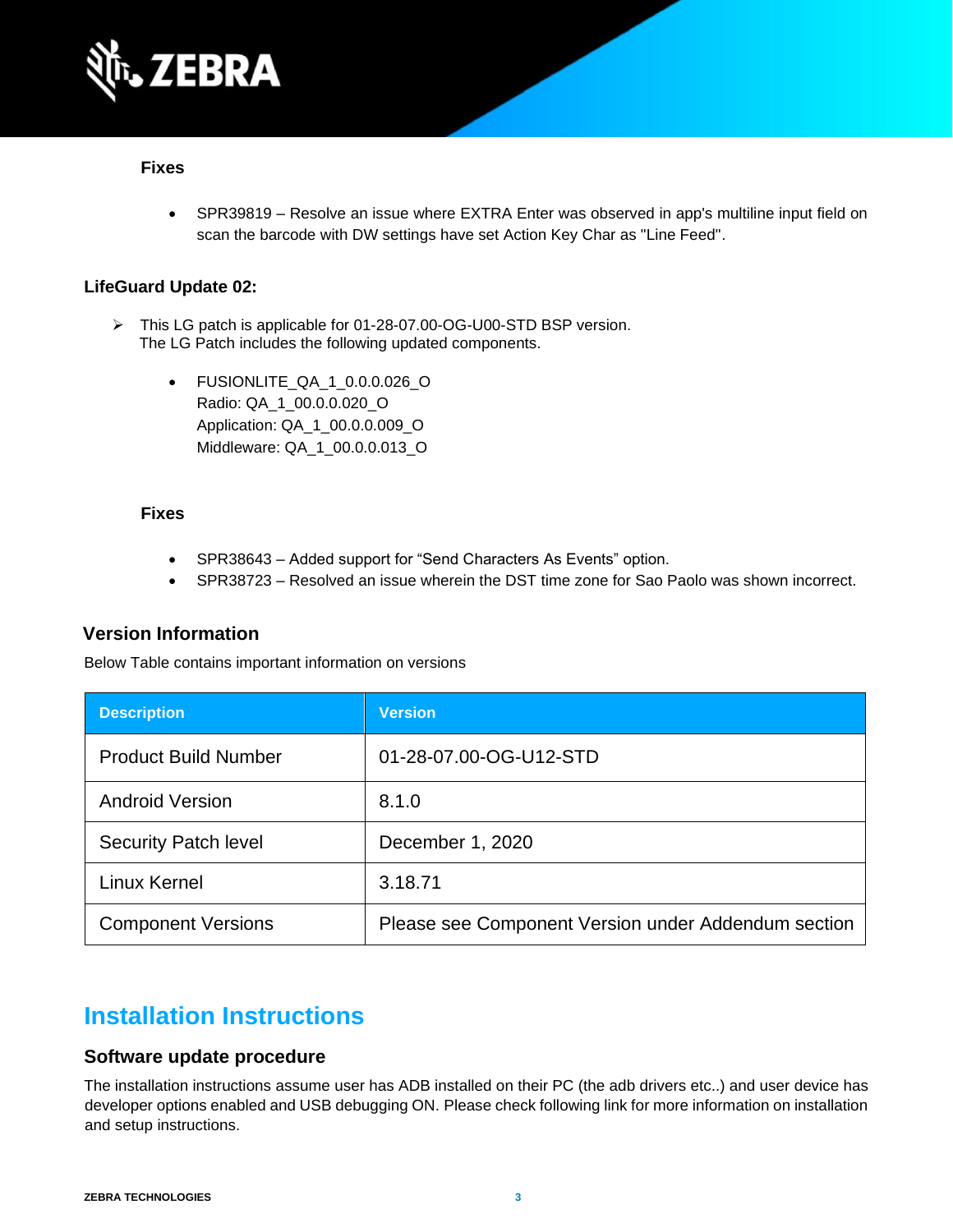

### • [Installation and setup instructions](https://www.zebra.com/content/dam/zebra_new_ia/en-us/software/operating-system/tc20-operating-system/Android-O-OS-Update-TC20-and-TC25-GMS.pdf)

### **NOTE:**

For Enterprise Mobile Device Management, most EMM vendors such as SOTI, AirWatch, MobileIron, etc. WILL require an updated device management agent to support this OREO enterprise device. Do NOT use your existing device management agent and console with this device without first contacting your EMM vendor to understand when the agent supporting this device is available and whether a console upgrade is required as well. Attempting to enroll with an agent that is not validated to support the device will result in errors.

## **Addendum**

### **Device Compatibility**

This software release has been approved for use on the following devices.

#### **[TC20 Home Page](https://www.zebra.com/us/en/support-downloads/software/operating-system/tc20-operating-system.html)**

| <b>TC20</b>               |                                                                 |  |
|---------------------------|-----------------------------------------------------------------|--|
| <b>Device Part Number</b> | <b>Operating System</b>                                         |  |
| TC200J-10C112A6           | Android O GMS ROW - EMEA, LATAM, APAC & Canada                  |  |
| TC200J-10C112US           | Android O GMS US Only                                           |  |
| TC200J-10A111US           | Android O GMS US Only                                           |  |
| TC200J-10A111A6           | Android O GMS ROW - EMEA, LATAM, APAC & Canada                  |  |
| TC200J-10C213A6           | Android O GMS ROW - EMEA, LATAM, APAC & Canada (Premium<br>SKU) |  |
| TC200J-10C213US           | Android O GMS US Only (Premium SKU)                             |  |
| TC200J-10A111TN           | Android O GMS TUNISIA Only                                      |  |
| TC200J-10C112TN           | Android O GMS TUNISIA Only                                      |  |
| TC200J-10C213IA           | Android O GMS INDIA (Premium SKU)                               |  |
| TC200J-10C112IA           | Android O GMS INDIA                                             |  |
| TC200J-10A111IA           | Android O GMS INDIA                                             |  |
| TC200J-1KC111A6           | Android O GMS ROW EMEA, LATAM, APAC & Canada (Keyboard<br>SKU)  |  |
| TC200J-1KC111IA           | Android O GMS INDIA (Keyboard SKU)                              |  |
| <b>TC200J-1KC111TN</b>    | Android O GMS TUNISIA (Keyboard SKU)                            |  |
| <b>TC200J-1KC111US</b>    | Android O GMS US (Keyboard SKU)                                 |  |
| TC200J-10C213AZ           | Android O GMS Australia/New Zealand (Premium SKU)               |  |

#### **[TC25 Home Page](https://www.zebra.com/us/en/support-downloads/software/operating-system/tc25-operating-system.html)**

| TC25'              |                         |  |
|--------------------|-------------------------|--|
| Device Part Number | <b>Operating System</b> |  |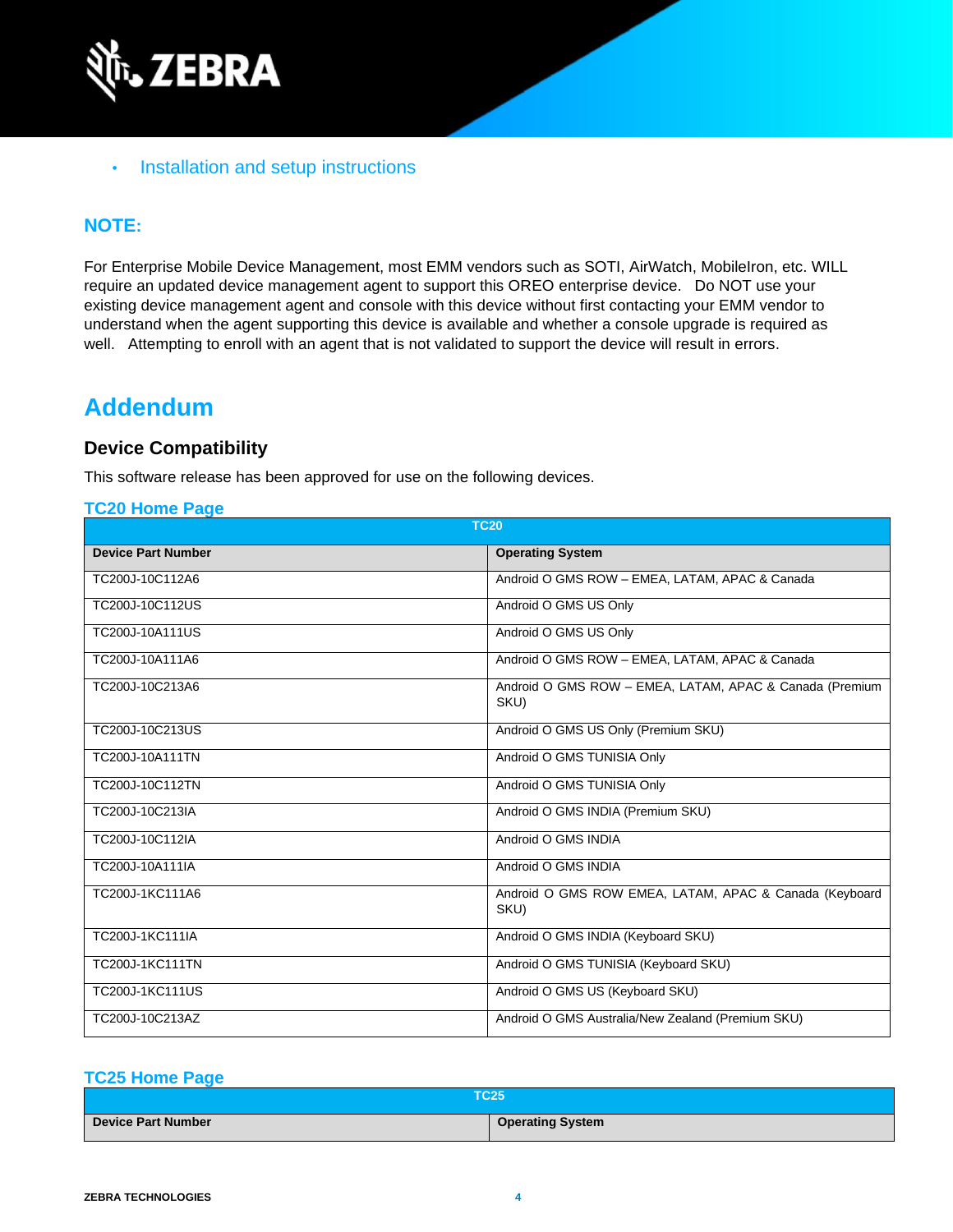

| TC25AJ-10C102A6 | Android O GMS ROW - EMEA                          |
|-----------------|---------------------------------------------------|
| TC25AJ-10B101A6 | Android O GMS ROW - EMEA                          |
| TC25BJ-10C102A6 | Android O GMS ROW - EMEA & APAC                   |
| TC25BJ-10B101A6 | Android O GMS ROW - EMEA & APAC                   |
| TC25BJ-10C102IA | Android O GMS ROW - INDIA                         |
| TC25BJ-10B101IA | Android O GMS ROW - INDIA                         |
| TC25BJ-10C102BR | Android O GMS ROW - BRAZIL                        |
| TC25BJ-10B101BR | Android O GMS ROW - BRAZIL                        |
| TC25BJ-10C102JP | Android O GMS ROW - JAPAN                         |
| TC25BJ-10B101JP | Android O GMS ROW - JAPAN                         |
| TC25DJ-10C102AZ | Android O GMS Australia/New Zealand (Premium SKU) |
| TC25AJ-10C102US | Android O GMS NORTH AMERICA - US                  |
| TC25BJ-10B101ID | Android O GMS ROW - INDONESIA                     |
| TC25BJ-10C102ID | Android O GMS ROW - INDONESIA                     |

### **Component Versions**

For detailed release notes, please refer [techdocs.zebra.com,](https://techdocs.zebra.com/) [developer.zebra.com](https://developer.zebra.com/)

| <b>Component / Description</b>      | <b>Version</b>         |
|-------------------------------------|------------------------|
| <b>Build version</b>                | 01-28-07.00-OG-U12-STD |
| Android version                     | 8.1.0                  |
| <b>Android SDK Level</b>            | 27                     |
| <b>Android Security Patch Level</b> | December 1, 2020       |
| Linux kernel                        | 3.18.71                |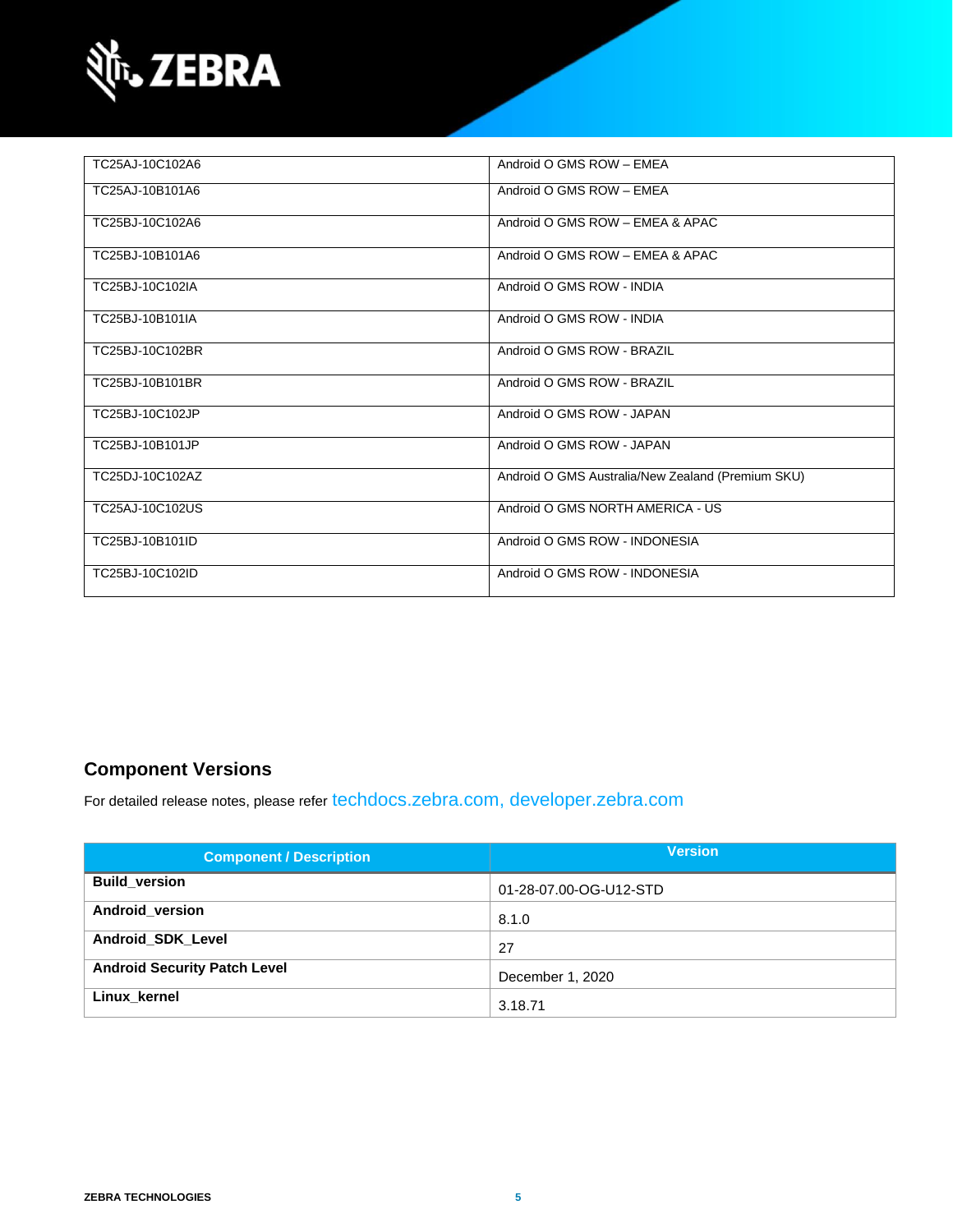

|                                | FUSIONLITE_QA_1_0.0.0.028_O                         |
|--------------------------------|-----------------------------------------------------|
|                                | Radio: QA_1_00.0.0.022_O                            |
|                                | Application: QA_1_00.0.0.009_O                      |
|                                | Middleware: QA_1_00.0.0.014_O                       |
| Wifi                           | Firmware: CNSS-PR-4-0-00707/01050102                |
| <b>Platform</b>                | Qualcomm MSM8937                                    |
| <b>Scanning_Framework</b>      | 23.1.9.1                                            |
| <b>DWDemo</b>                  |                                                     |
| <b>OSX</b>                     | 2.0.15                                              |
| <b>MXMF</b>                    | QCT.81.8.11.4.UL                                    |
| <b>Touch</b>                   | 9.4.0.2                                             |
| <b>Acoustic Profiles</b>       | Focaltech V1.1 20161103 (fw:0x24)<br>General: CO4.2 |
|                                | Cellular: CO4.2                                     |
| <b>Bluetooth_Stack</b>         |                                                     |
|                                | CNSS-PR-4-0-00707/01050102                          |
| Flash_Size                     | 16G /32G                                            |
| <b>RAM_Size</b>                | 2G                                                  |
| <b>GPS</b>                     | MPSS.JO.3.0.c13-00012-8937_GENNS_PACK-1             |
| <b>MMS</b>                     | 8.1.0                                               |
| <b>RIL_Version</b>             | Qualcomm RIL 1.0                                    |
| <b>BT_Pairing_Utility</b>      | 3.15                                                |
| <b>Datawedge</b>               | 7.3.34                                              |
| Camera                         | 2.0.002                                             |
| <b>PTT</b>                     | 3.1.39                                              |
|                                |                                                     |
| RxLogger                       |                                                     |
|                                | 5.4.12.0                                            |
| <b>StageNow</b>                | 3.4.1.5                                             |
| <b>MX Proxy Framework</b>      | 10.0.1.1                                            |
| Zebra Data Service             | 7.0.2.1047                                          |
| Zebra Software License Manager | 3.2.0                                               |
| <b>EMDK</b>                    | 7.3.23.2323                                         |
| <b>IMEI SV Number</b>          | 11                                                  |
| <b>OEM Config</b>              | 9.0.0.282                                           |
| <b>DDT</b>                     | V1.17.0.9                                           |